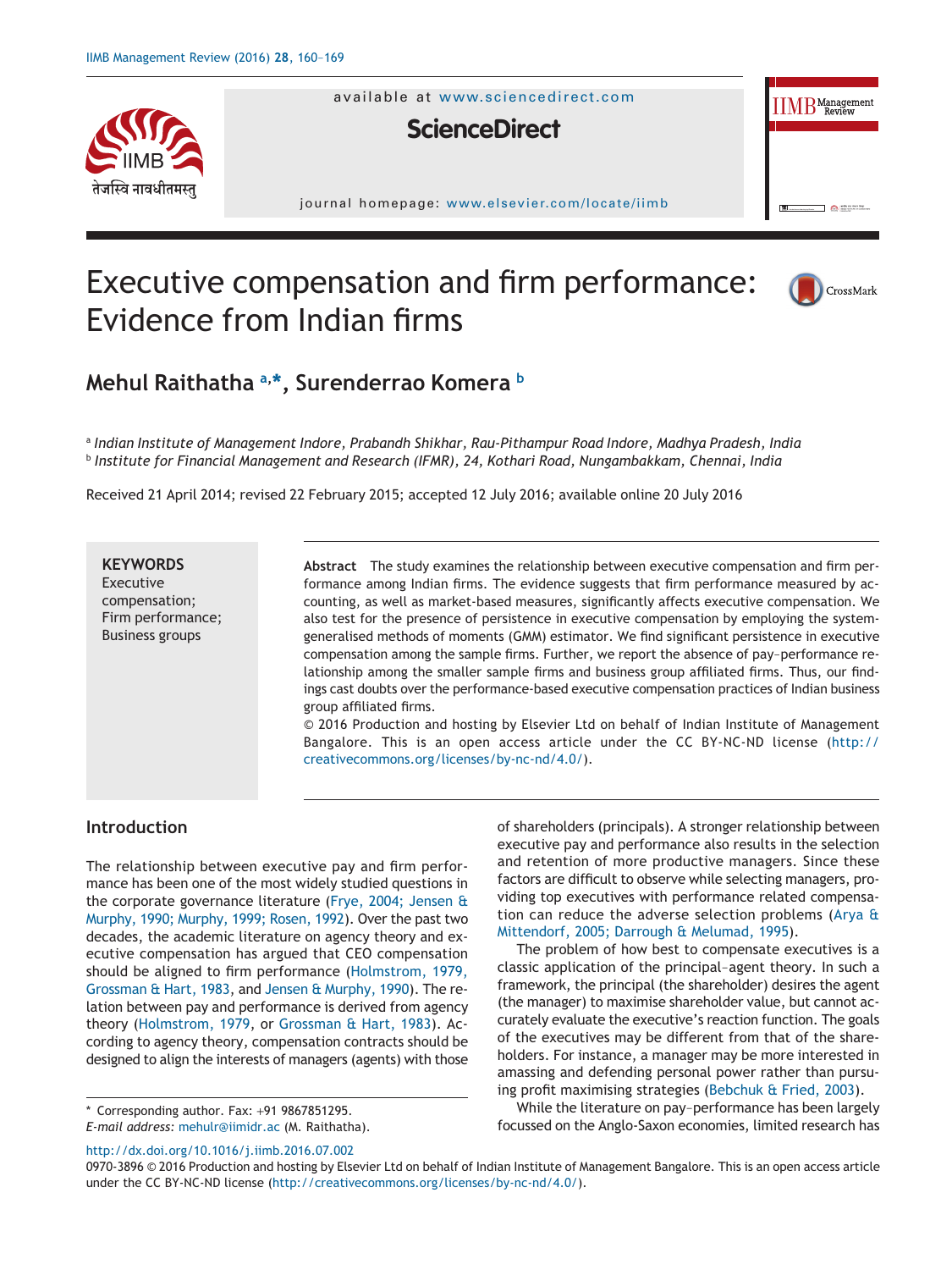been carried out in the context of emerging markets. In the Indian context, studies focussing on the managerial labour market and executive compensation have been a recent phenomenon. The effect of economic liberalisation along with changes in the market for managerial talent has resulted in significant changes in the compensation policies adopted by Indian companies. In this paper, we examine the relationship between pay and performance among Indian firms. We select India as it reflects the characteristics of an emerging market economy, such as underdeveloped regulatory and institutional mechanisms, and weak investor activism [\(Balasubramanian, Black, &](#page-8-3) [Khanna, 2010; Khanna & Palepu, 2010; Narayanaswamy,](#page-8-3) [Raghunandan, & Rama, 2012\)](#page-8-3). Our findings are expected to have applicability elsewhere in other emerging markets.

[Sen and Sarkar \(1996\),](#page-9-3) from their cross sectional examination of large Indian firms, reported the existence of increasing pay differentials across hierarchies. [Ghosh \(2006\),](#page-9-4) studying Indian firms, reported that CEO compensation is positively affected by firm performance. However, Indian firms are mandated to disclose compensation information only from 2002, implementing the recommendations of the Kumar Mangalam Birla committee.<sup>1</sup> Hence, studies examining Indian firms' compensation information prior to 2002 may tend to offer inappropriate conclusions. [Parthasarathy, Menon, and](#page-9-5) Bhattachariee (2006), utilising the cross-sectional data for the year 2005, reported that the promoter-CEOs receive higher pay among Indian firms. In the present paper, we empirically examine the pay–performance relationship among Indian firms, using firm level information from the years 2002 to 2012.

Our study contributes to the literature in at least three ways. First, we examine the relationship between pay and performance from the year 2002 to 2012. From the year 2002, disclosure of executive compensation became mandatory for Indian firms following the recommendations of the Birla committee as mentioned. We have now information on firm level compensation for the period of at least one decade. Such a dataset allows us to carry out rigorous statistical analysis in examining the pay–performance relationship among Indian firms. Second, we focus on emerging markets, as the research thus far focussed on firms operating in Anglo-Saxon economies. The managerial market in India is still in the developing stage and there are also business group interventions as a large number of companies in India are controlled by family owned business groups. In this scenario, our study would possibly provide better insights on pay–performance relationship in India. Finally, we contribute to the discussion on the persistence in executive compensation practices as we attempt to examine the impact of past compensation on the current executive compensation. We employ the system-generalised methods of moments (GMM) estimator to account for the potential endogeneity (between pay and performance) problem in examining the pay– performance relationship among the sample firms. Thus, to the best of our knowledge, ours is an attempt for the first time to comprehensively examine the pay–performance relationship among Indian firms, using the wider firm level dataset.

We organise the rest of the paper as follows. The second section outlines the existing literature. The third section discusses corporate governance and executive compensation disclosure practices among Indian firms. The fourth section describes the sample selection and its characteristics. The fifth section discusses the estimation procedure and the findings. The sixth section provides the concluding remarks.

## **Review of literature**

In this section, we present a brief review of existing studies that have examined the relationship between executive compensation and firm performance. We further emphasise the potential contribution from the present study.

#### **Executive compensation and firm performance**

In one of the earliest studies, [Jensen and Murphy \(1990\)](#page-9-1) empirically examined the relationship between CEO compensation and firm performance. They considered a large sample of US firms during the period of 1974–1986. They computed an estimate of the pay for performance sensitivity (PPS) and reported that firm performance positively influences CEO compensation. [Hall and Liebman \(1998\)](#page-9-6) found a significant positive relationship between firm performance and CEO compensation. They observed that such a relationship has been the result of changes in the value of CEO holdings of stock and stock options.

[Boschen and Smith \(1995\)](#page-8-4) examined the relationship between executive compensation and a firm's past as well as contemporaneous performance. The study measured the performance of sample firms, using their stock market returns. They examined 16 US firms over the period of 1948–1990. They concluded that past performance has a significant influence on current compensation, but the effect is not permanent. Their study also reports changes in pay–performance sensitivity over the four decades of their study period. Current as well as previous year firm performance has a positive effect on the compensation of the CEO [\(Core, Holthausen, & Larcker,](#page-8-5) [1999; Rose & Shepard, 1997\)](#page-8-5). In line with the previous studies, we study the impact of contemporaneous as well as past performance on executive pay among Indian firms.

#### **Persistence in executive compensation**

[Main, Bruce, and Buck \(1996\)](#page-9-7) examined the relation between total board compensation and company performance among UK based companies. They considered past pay as lagged dependent variable in their model to capture dynamic aspects of compensation contracts and found it significant. [Boschen](#page-8-4) [and Smith \(1995\)](#page-8-4) also estimated complete dynamic response of CEO pay to firm performance by considering persistence of pay. They found that cumulative response of pay to performance is more than contemporaneous and also that compensation arrangements have shifted towards greater performance sensitivity and long term pay arrangements. [Bender \(2003\)](#page-8-6) reported that remuneration committees of UK firms often consider past pay as reference point while fixing current pay. [Doucouliagos, Graham, and Haman \(2012\)](#page-8-7) in their recent study investigated the dynamics and convergence in CEO pay among Australia's large corporations over an 18 year

<span id="page-1-0"></span><sup>1</sup> <http://www.sebi.gov.in/commreport/corpgov.html> (accessed on 11th July 2016).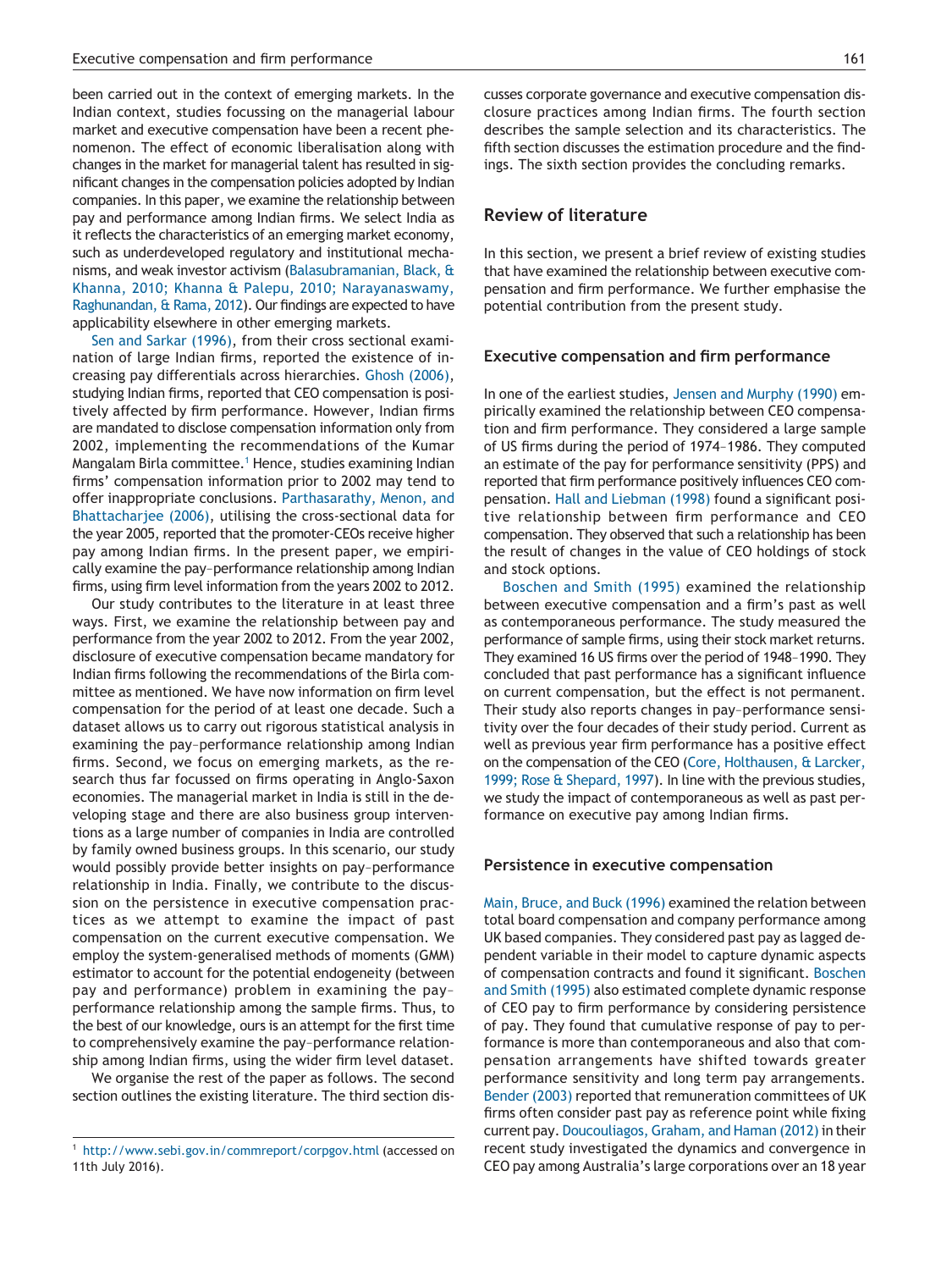period. Utilising dynamic panel estimators, they reported the persistence in executive compensation and found that CEO pay is driven by dynamic adjustments, firm size, board size, CEO tenure, and firm performance. Among the dynamic adjustments, they considered past pay as one of the explanatory variables in their model. Considering the persistence nature of executive compensation, we attempt to examine the impact of past pay along with firm performance on current compensation.

# **Executive compensation and firm specific characteristics**

Firm specific characteristics such as size, leverage, and risk are expected to influence executive compensation. [Rosen](#page-9-8) [\(1992\)](#page-9-8) provides a theoretical justification for the positive relation between executive pay and firm size. Empirical studies such as [Murphy \(1985\), Zhou \(2000\),](#page-9-9) and [Ryan and Wiggins](#page-9-10) [\(2001\)](#page-9-10) reported that firms' size positively influences their executive compensation. [Murphy \(1999\),](#page-9-11) on the contrary, reported that pay–performance sensitivity is weaker among the larger US firms. In the light of this mixed evidence on the relationship between executive compensation and firm size, we empirically examine the relationship among our sample firms. Further, we classify our sample firms into small as well as large sub-samples and investigate the pay–performance sensitivity separately.

[Jensen \(1986\)](#page-9-12) argues that debt financing with its fixed contractual obligations acts as a disciplining device for managers and mitigates the agency problems. If the firms consider debt as a disciplining mechanism, they need not solely depend on compensation to incentivise their executives. Hence, firms with higher leverage ratios are expected to have lower executive compensation practices. Studies such as [Palepu and](#page-9-13) [Healy \(2007\)](#page-9-13) and [Penman \(2007\)](#page-9-14) empirically support the argument as they report negative association between firms' leverage ratios and their executive compensation. Firm specific risk is another potential determinant of executive compensation. We consider beta as a measure of risk for the firm with respect to market. [Brick, Palmon, and Wald \(2002\)](#page-8-8) find that cash flow risk has significant negative association with cash compensation of the CEO. It is expected that the risk of the firm has an inverse relationship with the executive compensation.

#### **Studies focussing on Indian firms**

As mentioned earlier, studies focussing on the managerial labour market and executive compensation among Indian firms have been a recent phenomenon. [Sen and Sarkar \(1996\)](#page-9-3) examined the intra- and inter-firm differences in managerial characteristics (such as age, experience, qualification and remuneration) among large Indian firms. They reported the existence of a tournament structure (increasing pay differentials in hierarchies) of salaries among their sample firms. The study, however, was confined to a small number of large firms for the year 1990–91 with limited empirical implications. [Ramaswamy, Veliyath, and Gomez \(2000\),](#page-9-15) in their examination of 150 large Indian firms, reported that firm performance as measured by return on assets (ROA) as a significant variable along with other governance variables. [Ghosh \(2006\),](#page-9-4) studying 462 Indian firms for the period of 1997–2002, reported that there is a positive association between CEO compensation and firm performance. He also found that executive board compensation is influenced by firms' current as well as past performance. [Parthasarathy et al. \(2006\)](#page-9-5) in their cross sectional study of 500 Indian firms examined the influence of firm performance and firm specific characteristics including corporate governance factors on executive compensation. They reported that executive compensation is not influenced by firm performance. However, the study reported that firm specific factors such as size significantly influence executive compensation. In the light of the above inconclusive evidence on the pay–performance relationship among Indian firms, we comprehensively examine the relationship between firms' performance and their executive compensation in the present study.

# **Corporate governance and executive compensation disclosures in India**

The thrust for better corporate governance practices has been an integral part of the Indian regulatory environment. Indian companies have been largely governed by the Indian Companies Act, 1956, which provides detailed guidelines on the formation and functioning of the companies. Although there have been several provisions under the Companies Act about board structure and composition and managerial remuneration, the act does not deal with corporate governance directly. The guidelines for corporate governance and executive compensation in India mainly come from Securities Exchange Board of India (SEBI) in the form of corporate governance directives and the Indian Companies Act(s).

# **Evolution of corporate governance practices in India**

The Indian Companies Act 1956 contains provisions for managerial and executive remuneration for listed companies. Section 198 of the act provides for a ceiling on the overall remuneration payable to managerial personnel. It mandates that the total remuneration payable to executive personnel of a public company or subsidiary private company should not exceed 11% of the net profits of the company in a financial year. It also prohibits payment of remuneration (except sitting fees) in a year when the company has incurred severe losses or has garnered inadequate profits. Section 309 supplements the provisions contained in Section 198 and states that the remuneration of all whole-time or managing directors taken together shall not exceed 10% of the net profits of the company in a financial year except with prior approval from the Government of India. These requirements made the management of the companies accountable and provided regulations to control executive compensation. However, the failure in the effective implementation of corporate governance provisions led to the collapse of certain well established firms like Satyam Computer Services Ltd (2009), similar to the cases reported across the globe such as Xerox, Enron, and World Com. These failures highlighted the need for better laws and regulations to oversee the corporate governance practices including executive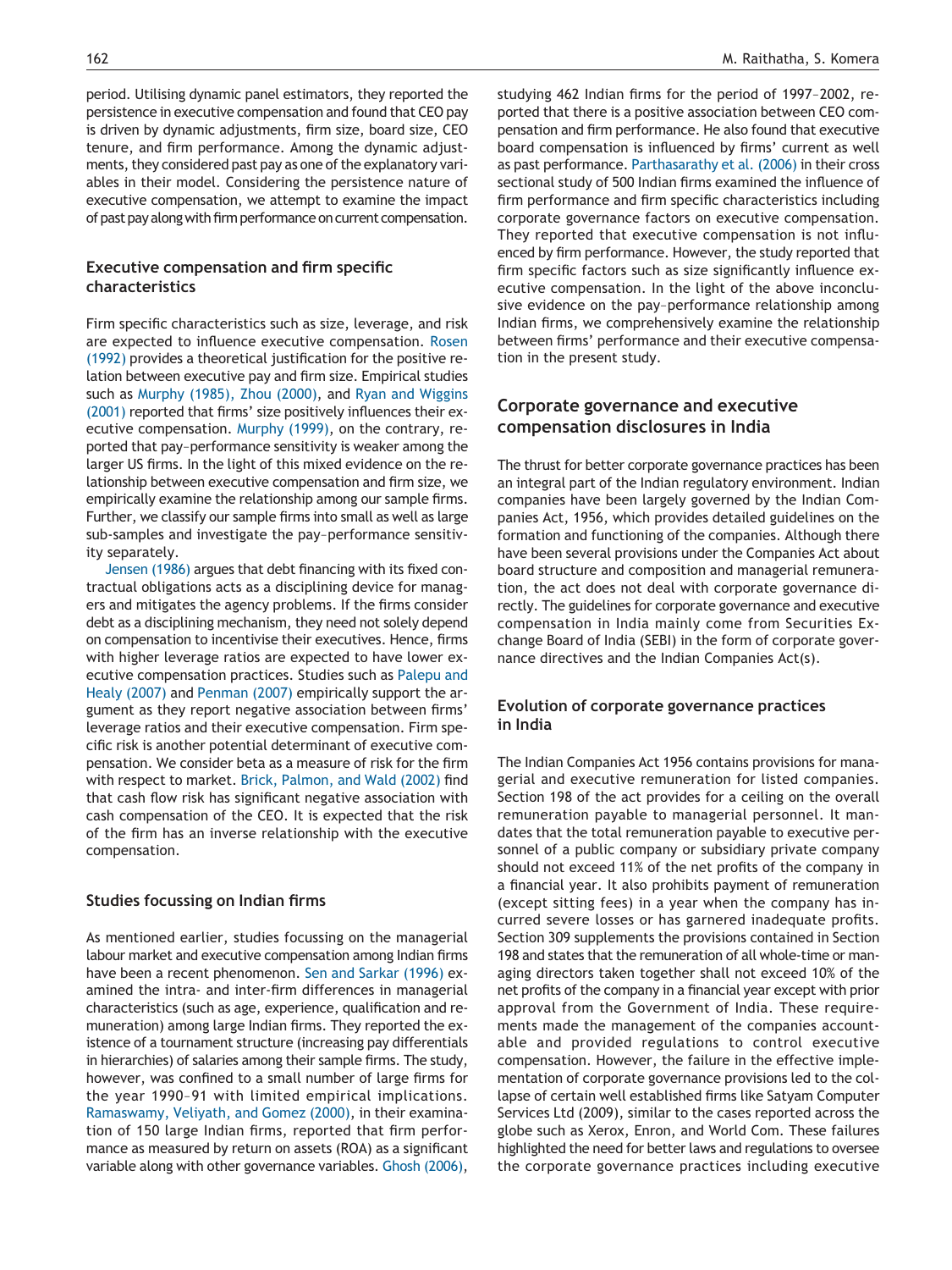compensation. In 1991, the Indian Government enacted a series of reforms aimed at general economic liberalisation. The Securities and Exchange Board of India has been established as per the SEBI act in 1992 to nurture, monitor and regulate the growth of capital markets in India. The focus on better corporate governance practices has become essential mainly due to the opening up of the economy which led to increased competition and also increased requirement of external capital. The first major initiative to have structured corporate governance norms was undertaken by the Confederation of Indian Industry (CII), India's largest industry and business association. The Confederation of Indian Industry suggested the first voluntary code of corporate governance in 1998 while drawing on the parlance of the Anglo-Saxon model of corporate governance. It suggested the payment of executive compensation, not exceeding 1% of net profits (if the company has a managing director), or 3% (if there is no managing director) to non-executive directors for offering their professional advice. It also supported the idea of offering stock options to the executives.

The second major corporate governance initiative was undertaken by SEBI by setting up a committee headed by Kumar Mangalam Birla<sup>2</sup> (1999), to promote and improve the standards of corporate governance practices. The committee suggested separate disclosures relating to executive compensation in the form of remuneration package (salary, benefits, bonus etc.), fixed and performance linked incentives, and stock options. The Securities and Exchange Board of India accepted the recommendations of the Birla Committee in 2002 and made it a statutory requirement under clause 49 of the Listing Agreement of the stock exchanges. Further, SEBI appointed the Naresh Chandra Committee (2002) and the Narayan Murthy Committee (2004) to examine various corporate governance issues. These committees offered crucial recommendations related to corporate governance issues such as audit committee, related party disclosures, risk management policy, and the like. However, there were no major changes to the recommendations of the Birla Committee with respect to executive compensation disclosures.

## **Data sources and sample characteristics**

The primary data source for the present study is the PROWESS database maintained by the Centre for Monitoring Indian Economy (CMIE). The PROWESS database provides information for over 20,000 firms belonging to manufacturing, services and other utilities. The dataset provides comprehensive firm level information about financial statements such as balance sheet (total assets, current assets, total debt and liabilities), income statement (sales, expenditures and taxes), and cash flow statements. The information is mainly drawn from the annual reports of the firms. This database was previously employed by [Gopalan, Nanda, and Seru \(2007\),](#page-9-16) and [Khanna and Palepu \(2000\)](#page-9-17) to examine the relationship between firm performance and business group affiliation, [Ghosh \(2006\)](#page-9-4) to investigate into the determinants of executive compensation, and [Gopalan and Gormley \(2013\)](#page-9-18) to examine the impact of financial markets' failure on firm financing choices.

#### **Sample selection**

We consider all Indian listed firms, for our empirical analysis. The study period is from 2002 to 2012. Following the Kumar Mangalam Birla recommendations (2002), Indian firms are required to disclose executive compensation details in their annual reports from 2002 onwards. We exclude all financial services firms<sup>3</sup> as they are subject to intense regulation and supervision by the apex bank. We also exclude firms controlled by the state and joint sector firms as their executive compensation practices are most often not driven by economic considerations. Further, we exclude firm year observations whose net worth is negative<sup>4</sup> as they are considered bankrupt and guided by the Board of Industrial and Financial Reconstruction (BIFR) regulations. Our final sample consists of 21,834 firm year observations, consisting of 3,100 firms with an average of 7.04 years each. It is an unbalanced panel dataset with gaps, as some firms were observed to be delisting and re-entering the market after a few years for various reasons such as acquisitions and bankruptcies. Of the sample firms, 36.37% are business group affiliated firms and the remaining 63.63% are stand-alone firms.

# **Selection of variables**

As we examine the relationship between pay and performance, we consider consolidated executive compensation as the proxy for pay. We consider both accounting measures as well as market performance measures to represent firm performance [\(Antle & Smith, 1986; Lambert & Larcker, 1987;](#page-8-9) and [Sloan, 1993\)](#page-9-19). Following [Murphy \(1985\), Jensen and Murphy](#page-9-9) [\(1990\), Gibbons and Murphy \(1990\), Barro and Barro \(1990\),](#page-9-9) and [Hubbard and Palia \(1994\),](#page-9-20) we use return on equity (ROE) and ROA as the accounting based measures of firm performance. Tobin's Q and annual stock return (RET) are considered as the market based measures of firm performance. Annual stock return is a forward-looking measure and reflects investors' future expectations. Further, we consider firm specific variables such as size, leverage, and risk as they could influence the pay–performance relationship. The description of the variables is provided in [Table 1.](#page-4-0)

#### **Summary statistics**

[Table 2](#page-4-0) presents the summary statistics of the relevant variables. We winsorize all the variables included at one and ninety nine percentile of their empirical distribution to eliminate the effect of outliers.

<span id="page-3-0"></span><sup>2</sup> Kumar Mangalam Birla is an Indian industrialist and the Chairman of the Aditya Birla Group, one of the largest conglomerate corporations in India.

<span id="page-3-1"></span> $3$  Firms offering financial services (including banking) as their main economic activity are classified as per National Industrial Classification (NIC) three digit codes 641 to 663.

<span id="page-3-2"></span>Firms, as and when they experience negative net worth, file for bankruptcy and seek protection from BIFR under Sick Industrial Company's act (1985).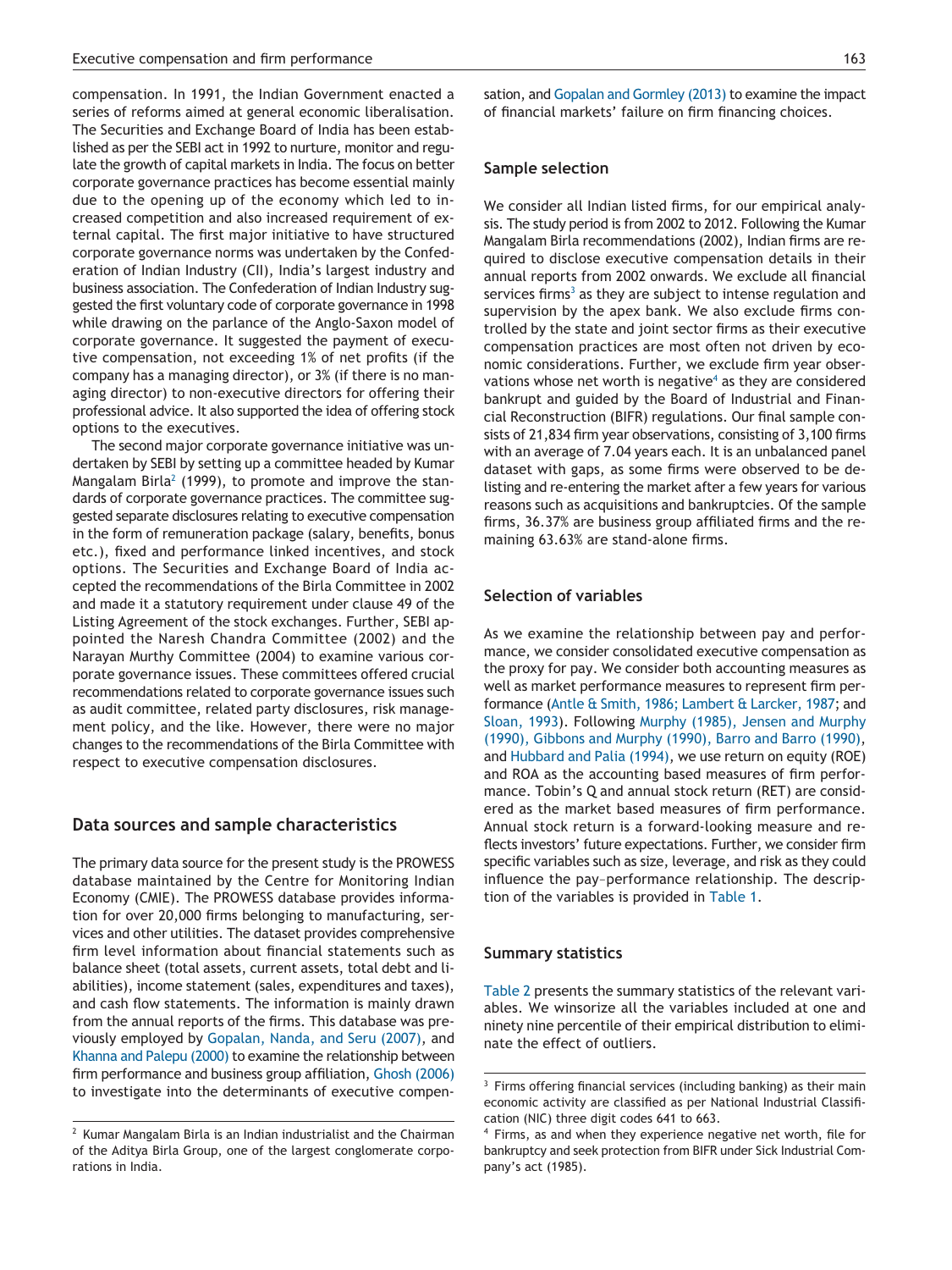<span id="page-4-0"></span>

| Table 1     | Description of variables considered in the study.                                                          |
|-------------|------------------------------------------------------------------------------------------------------------|
| Variables   | Description                                                                                                |
| <b>ROA</b>  | Ratio of earnings before interest and taxes to total assets                                                |
| <b>ROE</b>  | Ratio of profit after tax to book value of equity                                                          |
| Q           | Ratio of total assets minus book value of equity plus market value of equity to book value of total assets |
| <b>RET</b>  | Annual stock return                                                                                        |
| <b>SIZE</b> | Natural logarithm of total assets                                                                          |
| <b>LEV</b>  | Ratio of total borrowings to total assets                                                                  |
| <b>RISK</b> | It refers to company's beta calculated considering BSE Sensex as the market index                          |
|             |                                                                                                            |

| Table 2<br>Summary statistics. |                     |         |              |                 |                 |        |           |  |  |  |
|--------------------------------|---------------------|---------|--------------|-----------------|-----------------|--------|-----------|--|--|--|
| Variables                      | No. of observations | Mean    | <b>STDEV</b> | P <sub>25</sub> | P <sub>50</sub> | P75    | Max       |  |  |  |
| <b>ROA</b>                     | 19,879              | 0.1074  | 0.1084       | 0.0403          | 0.0924          | 0.1552 | 0.5277    |  |  |  |
| <b>ROE</b>                     | 21,830              | 0.0531  | 0.3154       | 0.0107          | 0.0804          | 0.1725 | 0.7115    |  |  |  |
| Q                              | 21,834              | 1.2788  | 1.0367       | 0.7822          | 0.9720          | 1.3471 | 6.9023    |  |  |  |
| <b>LEV</b>                     | 19,873              | 0.2906  | 0.1913       | 0.1307          | 0.2843          | 0.4278 | 0.7518    |  |  |  |
| <b>SIZE</b>                    | 21,834              | 4.6860  | 1.9184       | 3.2245          | 4.5942          | 6.0452 | 9.3617    |  |  |  |
| Market cap                     | 21,834              | 1047.61 | 7987.67      | 6.55            | 31.74           | 200.53 | 351385.40 |  |  |  |
| <b>Borrowings</b>              | 19,873              | 277.41  | 1548.29      | 4.88            | 25.09           | 125.93 | 73904.48  |  |  |  |
| <b>RET</b>                     | 19,787              | 0.4195  | 1.2099       | $-0.2930$       | 0.0500          | 0.6814 | 6.5547    |  |  |  |
| Exec's remuneration            | 13,943              | 1.2482  | 3.9428       | 0.1000          | 0.3000          | 0.9500 | 128,8000  |  |  |  |

Table reports the summary statistics of the sample firms. All the variables included are winsorized at one as well as at ninety nine percentile to eliminate the effect of extreme values. The definition of variables is provided in Table 1.

Table 2 summarises the sample firms' characteristics in terms of their size (market capitalisation and total assets), profitability (ROE and ROA), leverage, and market performance (Tobin's Q). Sample firms represent the broad spectrum of universe in terms of their size, as sample firms with their market capitalisation range from Rs  $6.55$  crore<sup>5</sup> to 351,385.4 crore. Average return on assets for the sample firms is 10.74% as compared to 14.5% reported by [Parthasarathy](#page-9-5) [et al. \(2006\),](#page-9-5) 14.2% by [Ghosh \(2006\)](#page-9-4) for Indian sample firms, and 3.15% by [Canarella and Nourayi \(2008\)](#page-8-10) for a sample of US firms. Mean sales for the sample firms is Rs 599.34 crore as compared to \$3516.02 million by [Canarella and Nourayi](#page-8-10) [\(2008\)](#page-8-10) for 594 US firms. We submit that our sample represents listed firms from emerging markets that are relatively small in size but offer higher market returns.

# **Estimation procedure and discussion**

In this section, we describe the estimation procedure employed, and present our discussion of the findings.

Executive compensation is influenced by the firm's contemporaneous performance. We empirically investigate the presence of contemporaneous relationship between executive compensation and firm performance employing the generic executive pay equation (Eq. [\(1\)\)](#page-4-2)

<span id="page-4-2"></span>
$$
Ln(ExcPay)_{it} = \alpha_0 + \beta_1 Y_{it} + \gamma Z_{it} + \tau_t + \varepsilon_{it}
$$
\n(1)

where *Ln*(*ExcPay*) is the natural logarithm of executive compensation. *Yit* is a measure of performance of the *i th* firm in *tth* year. *Z* is a vector of other firm specific variables that affect executive compensation.  $\tau$  refers to time dummies and  $\varepsilon$  is a white noise term. We estimate Eq. [\(1\)](#page-4-2) using pooled ordinary least squares (POLS) and panel fixed effects (FE) estimators. The FE estimator effectively controls the sample firms' unobservable fixed effects. We consider both firm's accounting (ROE) as well as market performance measures (Tobin's Q). Other firm specific variables are firm size, leverage, and market risk. In addition to the contemporaneous relationship, there might be a long term relationship between executive compensation and firm performance as the compensation contracts may contain the elements of deferred pay. A strong case can be made that the current executive compensation is not only influenced by the firm's contemporaneous performance but also its past performance. Hence, we augment Eq. [\(1\)](#page-4-2) by including firms' lagged performance as one of the independent variables.

<span id="page-4-3"></span>
$$
Ln(ExcPay)_{it} = \alpha_0 + \beta_1 Y_{it} + \beta_2 Y_{it-1} + \gamma Z_{it} + \tau_t + \varepsilon_{it}
$$
 (2)

We estimate Eq. [\(2\)](#page-4-3) using POLS and FE estimators. The findings are reported in [Table 3.](#page-5-0)

[Table 3](#page-5-0) reports the findings of Eq. [\(2\),](#page-4-3) estimated using the pooled least squares and panel fixed effects estimators. It is observed that firms' size positively influences their executive compensation irrespective of the model specification and estimators. Such a finding is consistent with those reported by [Rosen \(1992\), Murphy \(1985\), Zhou \(2000\),](#page-9-8) and [Ryan and](#page-9-10) <sup>5</sup> Rs 1 Crore refers to Rs 10 million. **Subseted as Expected**, other 5 Rs 1 Crore refers to Rs 10 million.

<span id="page-4-1"></span>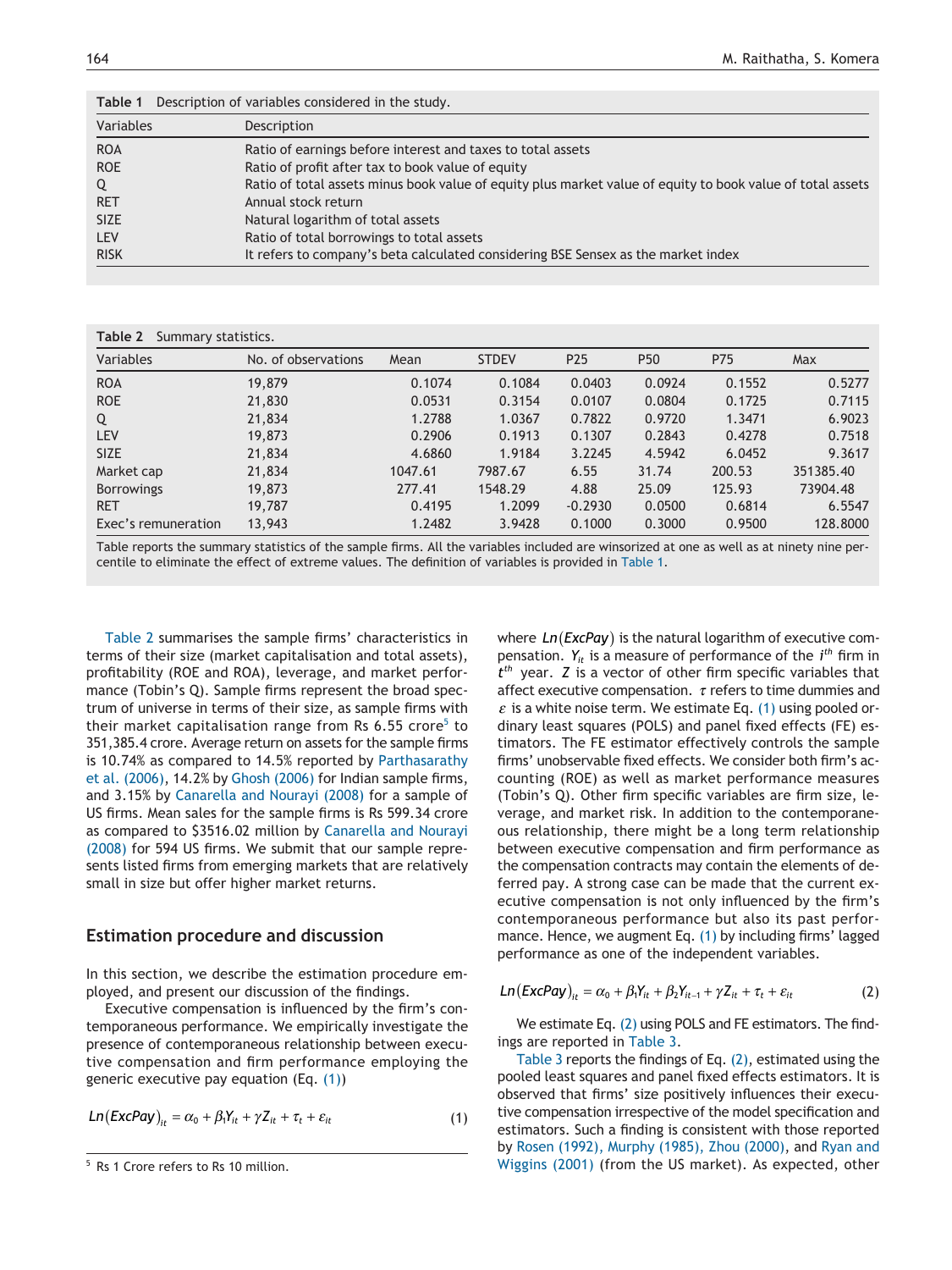<span id="page-5-0"></span>

|  | Table 3 Contemporaneous estimation of relationship between executive compensation and firm performance. |  |  |  |  |  |  |  |
|--|---------------------------------------------------------------------------------------------------------|--|--|--|--|--|--|--|
|--|---------------------------------------------------------------------------------------------------------|--|--|--|--|--|--|--|

|          |              | Ordinary least squares (OLS) |              |                | Panel fixed effects (FE) |              |              |              |  |
|----------|--------------|------------------------------|--------------|----------------|--------------------------|--------------|--------------|--------------|--|
|          |              | 2                            | 3            | $\overline{4}$ | 5                        | 6            | 7            | 8            |  |
| $ROE_t$  | $0.4010***$  | $0.2997***$                  |              |                | $0.1707***$              | $0.1378***$  |              |              |  |
|          | (0.0000)     | (0.0000)                     |              |                | (0.0000)                 | (0.0000)     |              |              |  |
| ROE_t-1  |              | $0.3418***$                  |              |                |                          | $0.2059***$  |              |              |  |
|          |              | (0.0000)                     |              |                |                          | (0.0000)     |              |              |  |
| Qt       |              |                              | $0.1499***$  | $0.1415***$    |                          |              | $0.0876***$  | $0.0741***$  |  |
|          |              |                              | (0.0000)     | (0.0000)       |                          |              | (0.0000)     | (0.0000)     |  |
| $Q_t-1$  |              |                              |              | $0.0331*$      |                          |              |              | $0.0376***$  |  |
|          |              |                              |              | (0.0860)       |                          |              |              | (0.0040)     |  |
| Size_t   | $0.6129***$  | $0.6070***$                  | $0.6055***$  | $0.6017***$    | $0.4976***$              | $0.4669***$  | $0.5101***$  | $0.4880***$  |  |
|          | (0.0000)     | (0.0000)                     | (0.0000)     | (0.0000)       | (0.0000)                 | (0.0000)     | (0.0000)     | (0.0000)     |  |
| $Lev_t$  | $-0.4329***$ | $-0.3818***$                 | $-0.4679***$ | $-0.4338***$   | $-0.6286***$             | $-0.5257***$ | $-0.7313***$ | $-0.6872***$ |  |
|          | (0.0000)     | (0.0000)                     | (0.0000)     | (0.0000)       | (0.0000)                 | (0.0000)     | (0.0000)     | (0.0000)     |  |
| Risk_t   | $0.1112***$  | $0.1020***$                  | $0.1200***$  | $0.1185***$    | $0.0593***$              | $0.0416**$   | $0.0599***$  | $0.0475**$   |  |
|          | (0.0000)     | (0.0000)                     | (0.0000)     | (0.0000)       | (0.0020)                 | (0.0390)     | (0.0010)     | (0.0190)     |  |
| Time     | Yes          | Yes                          | Yes          | Yes            | Yes                      | <b>Yes</b>   | Yes          | Yes          |  |
| R-square | 0.5975       | 0.5947                       | 0.5980       | 0.5941         | 0.4850                   | 0.4561       | 0.4857       | 0.4547       |  |
| N        | 12799        | 11317                        | 12799        | 11317          | 12799                    | 11317        | 12799        | 11317        |  |

<span id="page-5-2"></span>\*\*\*, \*\*, and \* refer to 1%, 5%, and 10% significance level, respectively.

Table presents the findings from estimating Eq. [\(2\)](#page-4-3) using pooled ordinary least squares (POLS) and panel fixed effects (FE) estimators. The numbers in parenthesis are corresponding p-values. The definition of variables is provided in [Table 1.](#page-4-0)

control variables such as sample firms' leverage and market risk report the significant negative and positive influence on their executive compensation respectively. From specifications 1 and 5, it is evident that executive compensation is positively influenced by the firm's contemporaneous performance. When we consider contemporaneous as well as past performance in the same model, we find that they significantly influence executive compensation (specifications 2 and 6).

With respect to the market based performance measure (Tobin Q), we report positive and significant relationship with executive compensation (specifications 3 and 7). When we consider contemporaneous as well as past market based performance, we find that they significantly influence the executive compensation (specifications 4 and 8) once the firm fixed effects are controlled. The influence of past performance along with current performance on executive compensation may be because of the information revealed by the firm's past performance about the agents' (managers') future ability. It further reduces the severity of the firm's adverse selection problems. When past performance is high, the principals (shareholders) can provide the continuing agents with a higher compensation [\(Banker, Darrough, Huang, & Plehn-Dujowich, 2013\)](#page-8-11).

Further, we understand that the current executive compensation is also influenced by the past compensation, along with the firm's past as well as contemporaneous performance. Remuneration committees often consider the previous year's pay as the starting point before deciding on the current year's compensation [\(Bender, 2003\)](#page-8-6). The current year's compensation is then influenced by the previous year's compensation. Consideration of the past compensation as one of the explanatory variables makes our estimation equation a dynamic one. It may also be argued that the firm's performance is also influenced by the previous executive compensation. The potential simultaneous relationship between executive compensation and firm performance may cause the endogeneity problem in our estimating equation.

<span id="page-5-1"></span>
$$
Ln(ExcPay)it = \alpha_0 + \delta Ln(ExcPay)it-1 + \beta_1 Y_{it}
$$
  
+  $\beta_2 Y_{it-1} + \gamma Z_{it} + \tau_t + \varepsilon_{it}$  (3)

Estimating Eq. [\(3\)](#page-5-1) using the traditionally established panel fixed effects estimator may eliminate the firm fixed effects but it provides unreliable estimates due to finite sample bias [\(Baltagi, 2008; Nickell, 1981\)](#page-8-12). The traditional instrumental variable estimator can address the issue of finite sample bias, if we can identify the perfect external instruments which are correlated with the endogenous explanatory variables but not with the residuals. The external instruments for performance and agency variables are difficult to identify. In order to effectively eliminate the firm fixed effects and address the issue of simultaneous bias (endogeneity), we choose dynamic panel estimator to estimate the Eq. [\(3\).](#page-5-1) We employ the system-GMM estimator [\(Blundell & Bond, 1998\)](#page-8-13). The system-GMM estimator estimates equation [3](#page-5-1) simultaneously at levels (original equation) as well as at first differences. The estimator first differences the data to eliminate firm fixed effects and uses the differenced variables as instruments in the level equation. Thus, the system-GMM estimator, using the internally generated instruments, is poised to address the endogeneity problem effectively and eliminate the firm fixed effects [\(Wooldridge, 2002\)](#page-9-21).

We primarily estimate Eq. [\(3\),](#page-5-1) using one step system GMM and consider lagged levels (t-2 to t-4) of all independent variables as instruments for the regression in differences and lagged differences (t-2 to t-4) as instruments for the regression in levels. The estimated standard errors are robust to the potential heteroskedasticity problem. To assess the presence of second order serial correlation in first differenced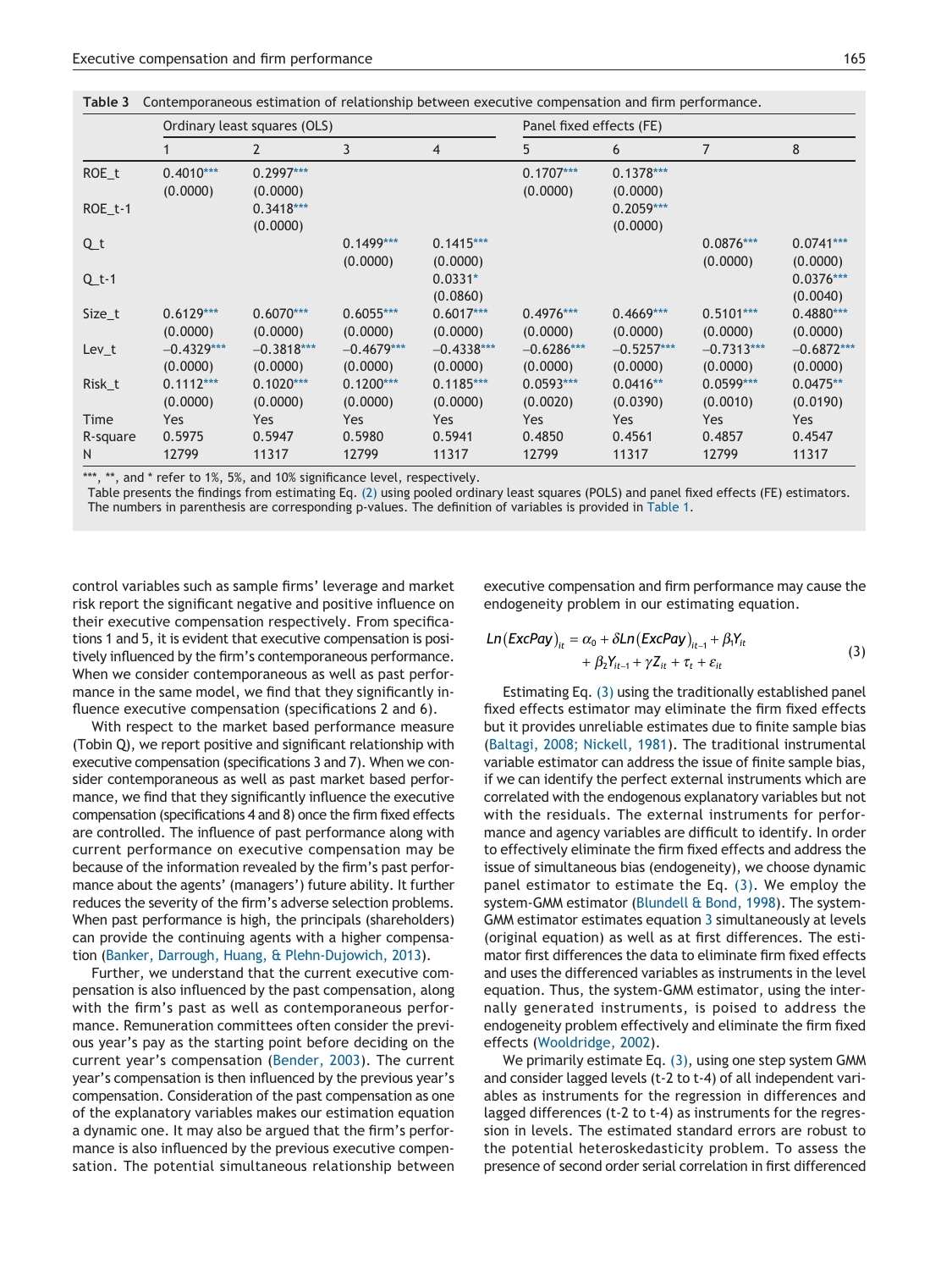|                       |             | 2           | 3           | $\overline{4}$ |
|-----------------------|-------------|-------------|-------------|----------------|
| $ExPay_t-1$           | $0.3490***$ | $0.3446***$ | $0.3468***$ | $0.3387***$    |
|                       | (0.0000)    | (0.0000)    | (0.0000)    | (0.0000)       |
| $ROE_t$               | $0.2822**$  | $0.2831**$  |             |                |
|                       | (0.0370)    | (0.0350)    |             |                |
| $ROE_t-1$             |             | 0.0950      |             |                |
|                       |             | (0.3050)    |             |                |
| $Q_t$                 |             |             | 0.0529      | 0.0494         |
|                       |             |             | (0.1340)    | (0.1590)       |
| $Q_t-1$               |             |             |             | 0.0340         |
|                       |             |             |             | (0.1960)       |
| Size_t                | $0.3201***$ | $0.3348***$ | $0.2182**$  | $0.2417**$     |
|                       | (0.0010)    | (0.0010)    | (0.0410)    | (0.0250)       |
| $Lev_t$               | $-0.6293*$  | $-0.6160*$  | $-0.0329$   | $-0.0644$      |
|                       | (0.0550)    | (0.0600)    | (0.9290)    | (0.8610)       |
| Risk_t                | $-0.1028$   | $-0.0946$   | $-0.0752$   | $-0.0538$      |
|                       | (0.3220)    | (0.3590)    | (0.4290)    | (0.5750)       |
| Time                  | Yes         | Yes         | Yes         | Yes            |
| M1                    | 0.0000      | 0.0000      | 0.0000      | 0.0000         |
| M <sub>2</sub>        | 0.3260      | 0.3140      | 0.2700      | 0.2770         |
| Hansen test (p-value) | 0.3490      | 0.4720      | 0.0210      | 0.2790         |
| <b>Observations</b>   | 7529        | 7529        | 7529        | 7529           |

**Table 4** Estimation of relationship between executive compensation and firm performance using dynamic panel estimator.

<span id="page-6-0"></span>\*\*\*, \*\*, and \* refer to 1%, 5%, and 10% significance level, respectively.

Table presents the findings from estimating Eq. [\(3\)](#page-5-1) using one step system-GMM. We consider lagged levels (t-2 to t-4) of all independent variables as instruments for the regression in differences and lagged differences (t-2 to t-4) as instruments for the regression in levels. The numbers in parenthesis are corresponding p-values. The definition of variables is provided in [Table 1.](#page-4-0)

residuals, we report p-value of M2 with the null hypothesis of no serial correlation. Further, we report p-values of Hansen test to investigate the joint validity of instruments. Table 4 reports the findings of estimating Eq. [\(3\).](#page-5-1)

Table 4 reports the findings of Eq. [3,](#page-5-1) estimated using the system-GMM estimator. Our results suggest that past pay has positive and significant influence on current pay irrespective of model specifications (specifications 1–4). This may be due to the fact that the remuneration committees consider past pay as the reference while setting current compensation [\(Bender, 2003\)](#page-8-6). The firm performance, particularly accounting performance, continued to have significant positive influence on the executive compensation, even in the presence of past compensation as an additional variable.

## **Sample splits**

It is clear from the literature that the relationship between pay and performance is influenced by the firms' governance which in turn is influenced by the type of ownership and firm size. Such an influence is more apparent among the firms operating in emerging markets. For instance, firms with larger size, given their market reputation, are expected to have greater diligence in their compensation practices when compared to the smaller firms. We attempt to empirically validate the heterogeneity in the magnitude of pay–performance relationship by classifying the firm year observations based on the firms' size and their type of ownership.

#### **Sample splits based on ownership classification**

As in the case of various previous studies [\(Gopalan et al., 2007](#page-9-16) and [Khanna & Palepu, 2000\)](#page-9-17), 39.95% of our sample firms are

affiliated to business groups. In India, business groups with their internal capital markets assist their affiliates to navigate the underdeveloped financial markets and regulatory mechanisms. In the literature, there is no consensus on the role of business groups and there have been various arguments about this. Business groups facilitate funds appropriation by the dominant owners. This has been empirically validated in the funds appropriation or tunnelling argument by [Rajan and Zingales \(2003\).](#page-9-22) Business groups help their affiliated firms in smoothening the distress periods by way of internal fund transfers. It is famously known as risk sharing argument [\(Gopalan et al., 2007\)](#page-9-16). Business groups are also argued to be more prudent in their dealings with the other stakeholders, as it otherwise could have negative implications on the other affiliates [\(Gopalan & Jayaraman, 2012\)](#page-9-23). In line with the reputation argument, we expect that the pay– performance relationship would be stronger among the business group affiliated firms than their standalone counterparts. However, the operation of internal capital markets may ameliorate the business group firms from market dynamics and may potentially hamper the market determined pay– performance relationship. On the other hand, standalone firms with their necessity to deal with the financial markets are expected to be more cautious and prudent in their executive compensation practices. [Table 5](#page-7-0) reports findings for sample splits based on ownership classification.

It is clear from [Table 5](#page-7-0) that the current executive compensation is significantly influenced by the past compensation across both the stand-alone and business group affiliated firms. We find that pay–performance relationship is significant only among stand-alone firms. Executive compensation is not influenced by firm performance among the business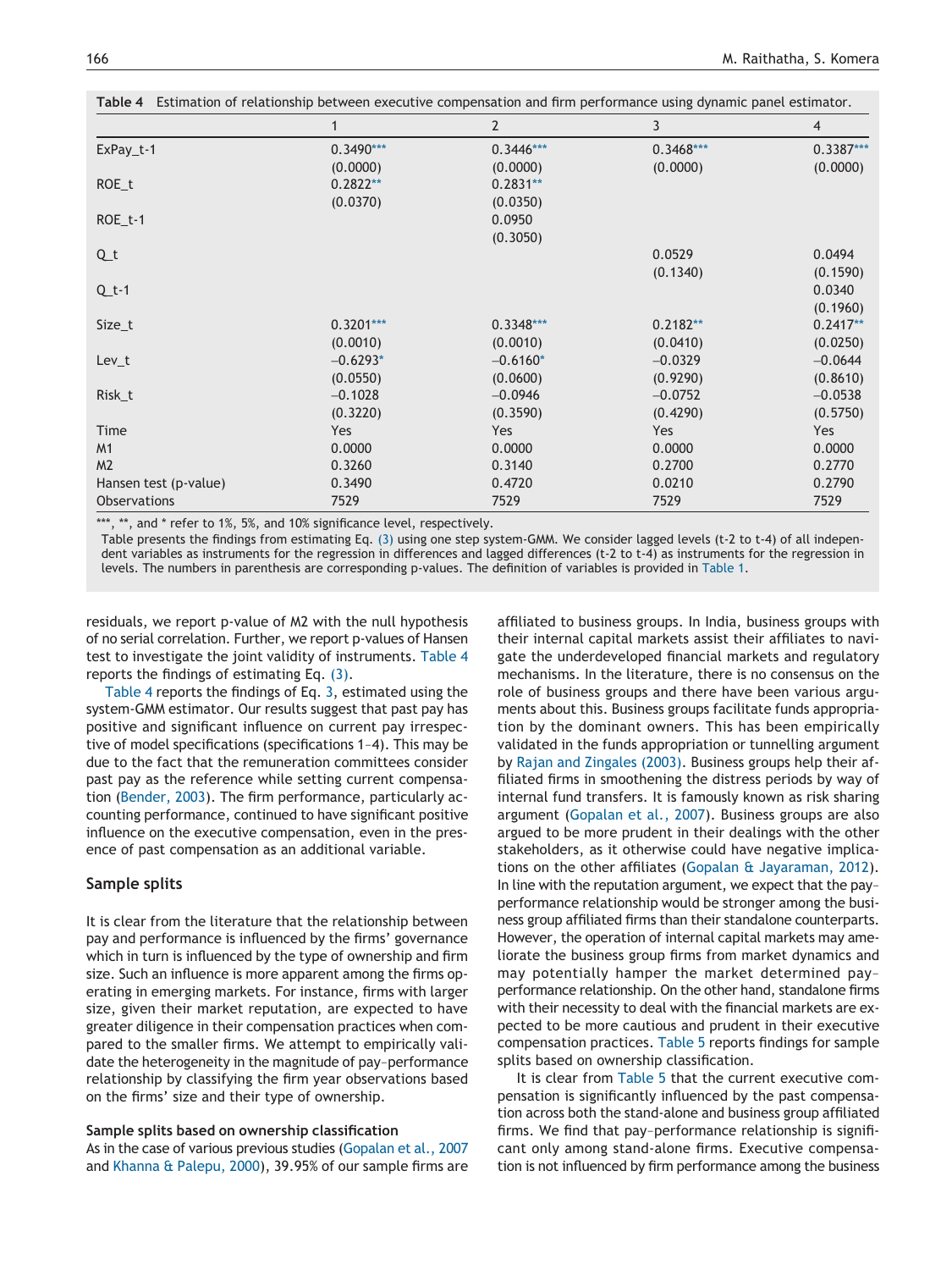<span id="page-7-0"></span>

| Table 5 Ownership classification and relationship between executive compensation and firm performance. |  |
|--------------------------------------------------------------------------------------------------------|--|
|--------------------------------------------------------------------------------------------------------|--|

|                       | Business group affiliated firms |                |                |                | Stand-alone firms |             |                |             |
|-----------------------|---------------------------------|----------------|----------------|----------------|-------------------|-------------|----------------|-------------|
|                       |                                 | $\overline{2}$ | $\overline{3}$ | $\overline{4}$ | 5                 | 6           | $\overline{7}$ | 8           |
| ExPay_t-1             | $0.2426***$                     | $0.2414***$    | $0.1950***$    | $0.1870***$    | $0.3152***$       | $0.3170***$ | $0.2834***$    | $0.2839***$ |
|                       | (0.0000)                        | (0.0000)       | (0.0040)       | (0.0060)       | (0.0000)          | (0.0000)    | (0.0000)       | (0.0000)    |
| $ROE_t$               | $-0.1219$                       | $-0.1062$      |                |                | $0.2153**$        | $0.2162**$  |                |             |
|                       | (0.2810)                        | (0.3810)       |                |                | (0.0430)          | (0.0410)    |                |             |
| ROE_t-1               |                                 | 0.0673         |                |                |                   | $-0.0172$   |                |             |
|                       |                                 | (0.5820)       |                |                |                   | (0.8050)    |                |             |
| $Q_t$                 |                                 |                | 0.0671         | 0.0656         |                   |             | 0.0441         | 0.0381      |
|                       |                                 |                | (0.2200)       | (0.2280)       |                   |             | (0.2700)       | (0.3300)    |
| $Q_t-1$               |                                 |                |                | 0.0521         |                   |             |                | 0.0200      |
|                       |                                 |                |                | (0.2870)       |                   |             |                | (0.4440)    |
| Size_t                | $0.5476***$                     | $0.5526***$    | $0.9144***$    | $0.9309***$    | $0.2701***$       | $0.2670***$ | 0.1603         | $0.1657*$   |
|                       | (0.0000)                        | (0.0000)       | (0.0000)       | (0.0000)       | (0.0060)          | (0.0070)    | (0.1070)       | (0.0930)    |
| $Lev_t$               | $-0.6389$                       | $-0.6085$      | $-0.4193$      | $-0.4223$      | $-0.3344$         | $-0.3381$   | $-0.2972$      | $-0.3222$   |
|                       | (0.2300)                        | (0.2650)       | (0.4140)       | (0.4160)       | (0.2680)          | (0.2620)    | (0.3690)       | (0.3290)    |
| Risk_t                | $0.1948*$                       | $0.1949*$      | 0.1932         | 0.2090         | $-0.1763$         | $-0.1762$   | $-0.2180**$    | $-0.2059**$ |
|                       | (0.0960)                        | (0.0940)       | (0.1450)       | (0.1180)       | (0.1040)          | (0.1050)    | (0.0170)       | (0.0250)    |
| Time                  | <b>Yes</b>                      | Yes            | Yes            | Yes            | Yes               | <b>Yes</b>  | Yes            | Yes         |
| M1                    | 0.0000                          | 0.0000         | 0.0000         | 0.0000         | 0.0000            | 0.0000      | 0.0000         | 0.0000      |
| M <sub>2</sub>        | 0.1050                          | 0.1120         | 0.1310         | 0.1130         | 0.7520            | 0.7560      | 0.6750         | 0.7470      |
| Hansen test (p-value) | 0.9600                          | 0.9660         | 0.9060         | 0.9310         | 0.7610            | 0.6850      | 0.0520         | 0.0000      |
| <b>Observations</b>   | 2484                            | 2484           | 2484           | 2484           | 5045              | 5045        | 5045           | 5045        |

<span id="page-7-2"></span>\*\*\*, \*\*, and \* refer to 1%, 5%, and 10% significance level, respectively.

Table presents the findings from estimating Eq. [\(3\)](#page-5-1) using one step system GMM. We consider the PROWESS classification of firms into business group affiliated, and stand-alone firms. The numbers in parenthesis are corresponding p-values. The definition of variables is provided in [Table 1.](#page-4-0)

group affiliated firms. Such evidence may be attributed to the prevalent owner–manager practices among Indian business group firms [\(Khanna and Palepu 2000\)](#page-9-17). It could also be argued that business group firms address the agency problems through alternative mechanisms such as debt financing [\(Jensen, 1986\)](#page-9-12) rather than performance based executive compensation. However, the absence of pay–performance relationship among business group firms throws bleak light on the performance based executive compensation practices of Indian business group affiliated firms.

#### **Sample splits based on firm size**

As previously mentioned, firms with larger size, given their opacity, are expected to have greater diligence in their compensation practices when compared to the smaller firms. In the current subsection, we attempt to empirically validate the heterogeneity in the magnitude of pay–performance relationship by classifying the firm year observations based on the firms' size. We classify the sample firms into quartile groups based on the value of firms' assets. We consider firms that fall in the first quartile as small, $6$  and those that fall in the fourth quartile as large firms. We separately estimate Eq. [\(3\)](#page-5-1) using both the small and large firms. [Table 6](#page-8-14) presents the findings.

From [Table 6,](#page-8-14) it is clear that the persistence in executive compensation exists across the sample firms irrespective of their size as we report that current executive compensation is influenced by the past compensation. We find significant pay–performance relationship among the larger sample firms, and the pay–performance relationship seems to be absent among the smaller sample firms. These findings are consistent with those reported by [Zhou \(2000\)](#page-9-24) among US firms; and C [Joe Ueng, Wells, and Lilly \(2000\)](#page-9-25) from US firms. However, the magnitude of the estimates is relatively smaller among our sample firms. Such a finding could be attributed to the nature of emerging markets which fare worse than developed markets as far as investor activism is concerned. Only larger firms are actively followed by the analysts and only their corporate governance practices such as executive compensation are intensively monitored. The small firms do not attract adequate attention in emerging markets.

# **Concluding remarks**

In this study, we empirically examine the pay–performance relationship among Indian firms. The study reports significant persistence in executive compensation among the sample firms. The persistence in the executive compensation exists even among the sub-samples of firms, classified based on size and ownership. Findings also suggest the existence of significant pay–performance relationship among the sample firms. However, when performance is measured using market based measures, we do not find pay–performance relationship among the sample firms. It may be argued that sample firms determine their executive compensation based on the accounting

<span id="page-7-1"></span> $6$  The small firms, here refer to the small firms in the context of the current sample firms, they may not be the small among the population of Indian firms.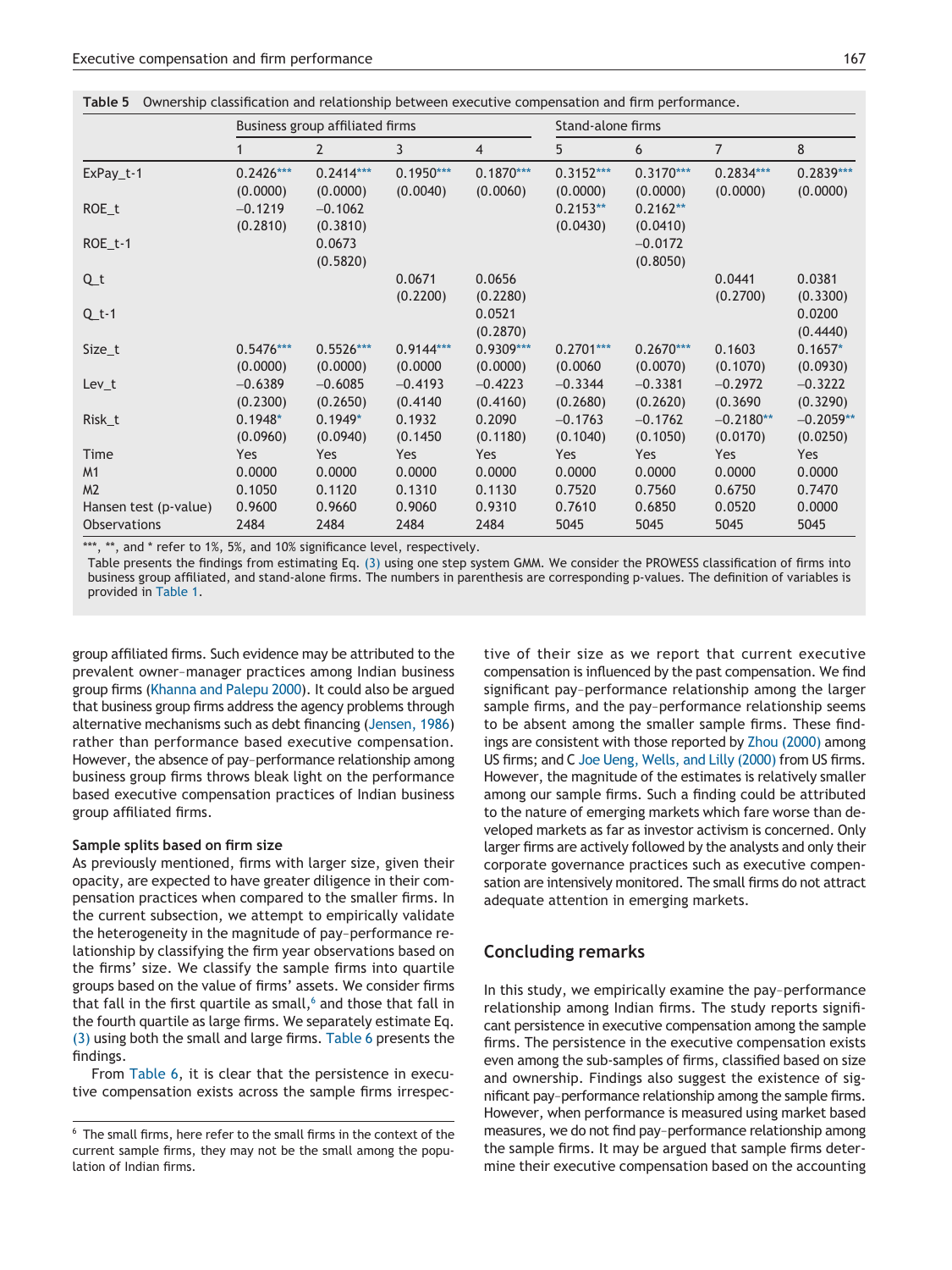|                       | Small firms |                |             |                | Large firms |             |                |              |
|-----------------------|-------------|----------------|-------------|----------------|-------------|-------------|----------------|--------------|
|                       |             | $\overline{2}$ | 3           | $\overline{4}$ | 5           | 6           | $\overline{7}$ | 8            |
| ExPay_t-1             | $0.1541**$  | $0.1522**$     | $0.1504**$  | $0.1517**$     | 0.3717      | 0.3621      | 0.2537         | 0.2522       |
|                       | (0.0120)    | (0.0120)       | (0.0220)    | (0.0200)       | (0.0000)    | (0.0000)    | (0.0000)       | (0.0000)     |
| ROE_t                 | $-0.0837$   | $-0.0814$      |             |                | $0.3531**$  | $0.3363**$  |                |              |
|                       | (0.4060)    | (0.4370)       |             |                | (0.0120)    | (0.0160)    |                |              |
| ROE_t-1               |             | 0.0213         |             |                |             | 0.1939      |                |              |
|                       |             | (0.8100)       |             |                |             | (0.1330)    |                |              |
| $Q_t$                 |             |                | 0.0469      | 0.0428         |             |             | 0.0508         | 0.0501       |
|                       |             |                | (0.1040)    | (0.1240)       |             |             | (0.3620)       | (0.3670)     |
| $Q_t-1$               |             |                |             | 0.0203         |             |             |                | 0.0095       |
|                       |             |                |             | (0.5530)       |             |             |                | (0.8660)     |
| Size_t                | $0.2278**$  | $0.2280**$     | $0.2059**$  | $0.2035**$     | $0.4967***$ | $0.5187***$ | $0.7652***$    | $0.7681***$  |
|                       | (0.0280)    | (0.0280)       | (0.0280)    | (0.0290)       | (0.0000)    | (0.0000)    | (0.0000)       | (0.0000)     |
| $Lev_t$               | 0.0384      | 0.0426         | 0.0794      | 0.0778         | $-1.0896**$ | $-1.0795**$ | $-1.4219***$   | $-1.4168***$ |
|                       | (0.8720)    | (0.8560)       | (0.7530)    | (0.7580)       | (0.0240)    | (0.0300)    | (0.0030)       | (0.0030)     |
| Risk_t                | $-0.1390*$  | $-0.1396*$     | $-0.1752**$ | $-0.1796**$    | $-0.0768$   | $-0.0839$   | $-0.1153$      | $-0.1127$    |
|                       | (0.0970)    | (0.0930)       | (0.0320)    | (0.0250)       | (0.5780)    | (0.5340)    | (0.3890)       | (0.4100)     |
| Time                  | Yes         | Yes            | Yes         | Yes            | Yes         | Yes         | Yes            | Yes          |
| M1                    | 0.0060      | 0.0060         | 0.0010      | 0.0010         | 0.0000      | 0.0000      | 0.0000         | 0.0000       |
| M <sub>2</sub>        | 0.1900      | 0.1780         | 0.1680      | 0.1670         | 0.3240      | 0.3230      | 0.2840         | 0.2750       |
| Hansen test (p-value) | 0.9810      | 0.9750         | 0.9880      | 0.9880         | 0.9880      | 0.9850      | 0.0140         | 0.9710       |
| <b>Observations</b>   | 1369        | 1369           | 1369        | 1369           | 1930        | 1930        | 1930           | 1930         |

<span id="page-8-14"></span>**Table 6** Firm size and relationship between executive compensation and firm performance.

<span id="page-8-15"></span>\*\*\*, \*\*, and \* refer to 1%, 5%, and 10% significance level, respectively.

Table presents the findings from estimating Eq. [\(3\)](#page-5-1) using one step system GMM. We classify the sample firms into quartile groups based on the value of firms' assets and consider firms that fall into the first quartile as small firms and those that fall into the fourth quartile as large firms. The numbers in parenthesis are corresponding p-values. The definition of variables is provided in [Table 1.](#page-4-0)

based measures of firm performance rather than market based measures. Further, we report the absence of pay–performance relationship among the business group affiliated firms, whereas their stand-alone counterparts report significant pay– performance relationship. Such an observation casts doubts over the performance based executive compensation practices of Indian business group affiliated firms. We also find that the pay–performance relationship is absent among the small sample firms, but the relationship is significant among the larger sample firms. We attribute such a contrast in our observation to the underdeveloped nature of institutional mechanisms and weak investor activism in India.

# **References**

- <span id="page-8-9"></span>[Antle, R., & Smith, A. \(1986\). An empirical investigation of the rela](http://refhub.elsevier.com/S0970-3896(16)30046-5/sr0010)[tive performance evaluation of corporate executives.](http://refhub.elsevier.com/S0970-3896(16)30046-5/sr0010) *Journal of [Accounting Research](http://refhub.elsevier.com/S0970-3896(16)30046-5/sr0010)*, *24*(1), 1–39.
- <span id="page-8-1"></span>[Arya, A., & Mittendorf, B. \(2005\). Offering stock options to gauge](http://refhub.elsevier.com/S0970-3896(16)30046-5/sr0015) managerial talent. *[Journal of Accounting and Economics](http://refhub.elsevier.com/S0970-3896(16)30046-5/sr0015)*, *40*, 189– [210.](http://refhub.elsevier.com/S0970-3896(16)30046-5/sr0015)
- <span id="page-8-3"></span>[Balasubramanian, N., Black, B. S., & Khanna, V. \(2010\). The relation](http://refhub.elsevier.com/S0970-3896(16)30046-5/sr0020) [between firm-level corporate governance and market value: a case](http://refhub.elsevier.com/S0970-3896(16)30046-5/sr0020) study of India. *[Emerging Markets Review](http://refhub.elsevier.com/S0970-3896(16)30046-5/sr0020)*, *11*(4), 319–340.
- <span id="page-8-12"></span><span id="page-8-11"></span>Baltagi, B. H. (2008). *[Econometric analysis of panel data](http://refhub.elsevier.com/S0970-3896(16)30046-5/sr0025)*. Wiley.
- [Banker, R. D., Darrough, M. N., Huang, R., & Plehn-Dujowich, J. M.](http://refhub.elsevier.com/S0970-3896(16)30046-5/sr0030) [\(2013\). The relation between CEO compensation and past per](http://refhub.elsevier.com/S0970-3896(16)30046-5/sr0030)formance. *[The Accounting Review](http://refhub.elsevier.com/S0970-3896(16)30046-5/sr0030)*, *88*(1), 1–30.
- [Barro, J. R., & Barro, R. J. \(1990\). Pay, performance, and turnover](http://refhub.elsevier.com/S0970-3896(16)30046-5/sr0035) of bank CEOs. *[Journal of Labour Economics](http://refhub.elsevier.com/S0970-3896(16)30046-5/sr0035)*, *8*, 448–481.
- <span id="page-8-2"></span>[Bebchuk, L. A., & Fried, J. M. \(2003\). Executive compensation as an](http://refhub.elsevier.com/S0970-3896(16)30046-5/sr0040) agency problem. *[The Journal of Economic Perspectives: A Journal](http://refhub.elsevier.com/S0970-3896(16)30046-5/sr0040) [of the American Economic Association](http://refhub.elsevier.com/S0970-3896(16)30046-5/sr0040)*, *17*(3), 71–92.
- <span id="page-8-6"></span>[Bender, R. \(2003\). How executive directors' remuneration is deter](http://refhub.elsevier.com/S0970-3896(16)30046-5/sr0045)[mined in two FTSE 350 utilities.](http://refhub.elsevier.com/S0970-3896(16)30046-5/sr0045) *Corporate Governance*, *11*(3), [206–217.](http://refhub.elsevier.com/S0970-3896(16)30046-5/sr0045)
- <span id="page-8-13"></span>[Blundell, R., & Bond, S. \(1998\). Initial conditions and moment re](http://refhub.elsevier.com/S0970-3896(16)30046-5/sr0050)[strictions in dynamic panel data models.](http://refhub.elsevier.com/S0970-3896(16)30046-5/sr0050) *Journal of Econometrics*, *87*[, 115–143.](http://refhub.elsevier.com/S0970-3896(16)30046-5/sr0050)
- <span id="page-8-4"></span>[Boschen, J. F., & Smith, K. J. \(1995\). You can pay me now and you](http://refhub.elsevier.com/S0970-3896(16)30046-5/sr0055) [can pay me later: the dynamic response of executive compen](http://refhub.elsevier.com/S0970-3896(16)30046-5/sr0055)[sation to firm performance. College of William and Mary: mimeo,](http://refhub.elsevier.com/S0970-3896(16)30046-5/sr0055) [May.](http://refhub.elsevier.com/S0970-3896(16)30046-5/sr0055)
- <span id="page-8-8"></span>[Brick, I. E., Palmon, O., & Wald, J. K. \(2002\). CEO compensation,](http://refhub.elsevier.com/S0970-3896(16)30046-5/sr0060) [director compensation, and firm performance: evidence of cro](http://refhub.elsevier.com/S0970-3896(16)30046-5/sr0060)[nyism, SSRN working paper series.](http://refhub.elsevier.com/S0970-3896(16)30046-5/sr0060)
- <span id="page-8-10"></span>[Canarella, G., & Nourayi, M. M. \(2008\). Executive compensation](http://refhub.elsevier.com/S0970-3896(16)30046-5/sr0065) [and firm performance: adjustment dynamics, non-linearity](http://refhub.elsevier.com/S0970-3896(16)30046-5/sr0065) and asymmetry. *[Managerial and Decision Economics](http://refhub.elsevier.com/S0970-3896(16)30046-5/sr0065)*, *29*, 293– [315.](http://refhub.elsevier.com/S0970-3896(16)30046-5/sr0065)
- <span id="page-8-5"></span>[Core, J., Holthausen, R., & Larcker, D. \(1999\). Corporate gover](http://refhub.elsevier.com/S0970-3896(16)30046-5/sr0070)[nance, chief executive officer compensation, and firm perfor](http://refhub.elsevier.com/S0970-3896(16)30046-5/sr0070)mance. *[Journal of Financial Economics](http://refhub.elsevier.com/S0970-3896(16)30046-5/sr0070)*, *51*, 371–406.
- [Darrough, M., & Melumad, N. \(1995\). Divisional versus company](http://refhub.elsevier.com/S0970-3896(16)30046-5/sr0075)[wide focus: the trade-off between allocation of managerial at](http://refhub.elsevier.com/S0970-3896(16)30046-5/sr0075)[tention and screening of talent.](http://refhub.elsevier.com/S0970-3896(16)30046-5/sr0075) *Journal of Accounting Research*, *33*[\(Suppl.\), 65–94.](http://refhub.elsevier.com/S0970-3896(16)30046-5/sr0075)
- <span id="page-8-7"></span>[Doucouliagos, H., Graham, M., & Haman, J., \(2012\). Dynamics and](http://refhub.elsevier.com/S0970-3896(16)30046-5/sr0080) [convergence in chief executive officer pay. Economics Series](http://refhub.elsevier.com/S0970-3896(16)30046-5/sr0080) [working paper, 2012 \(3\). Deakin University.](http://refhub.elsevier.com/S0970-3896(16)30046-5/sr0080)
- <span id="page-8-0"></span>[Frye, M. B. \(2004\). Equity-based compensation for employees: firm](http://refhub.elsevier.com/S0970-3896(16)30046-5/sr0085) [performance and determinants.](http://refhub.elsevier.com/S0970-3896(16)30046-5/sr0085) *Journal of Financial Research*, *27*[, 31–54.](http://refhub.elsevier.com/S0970-3896(16)30046-5/sr0085)